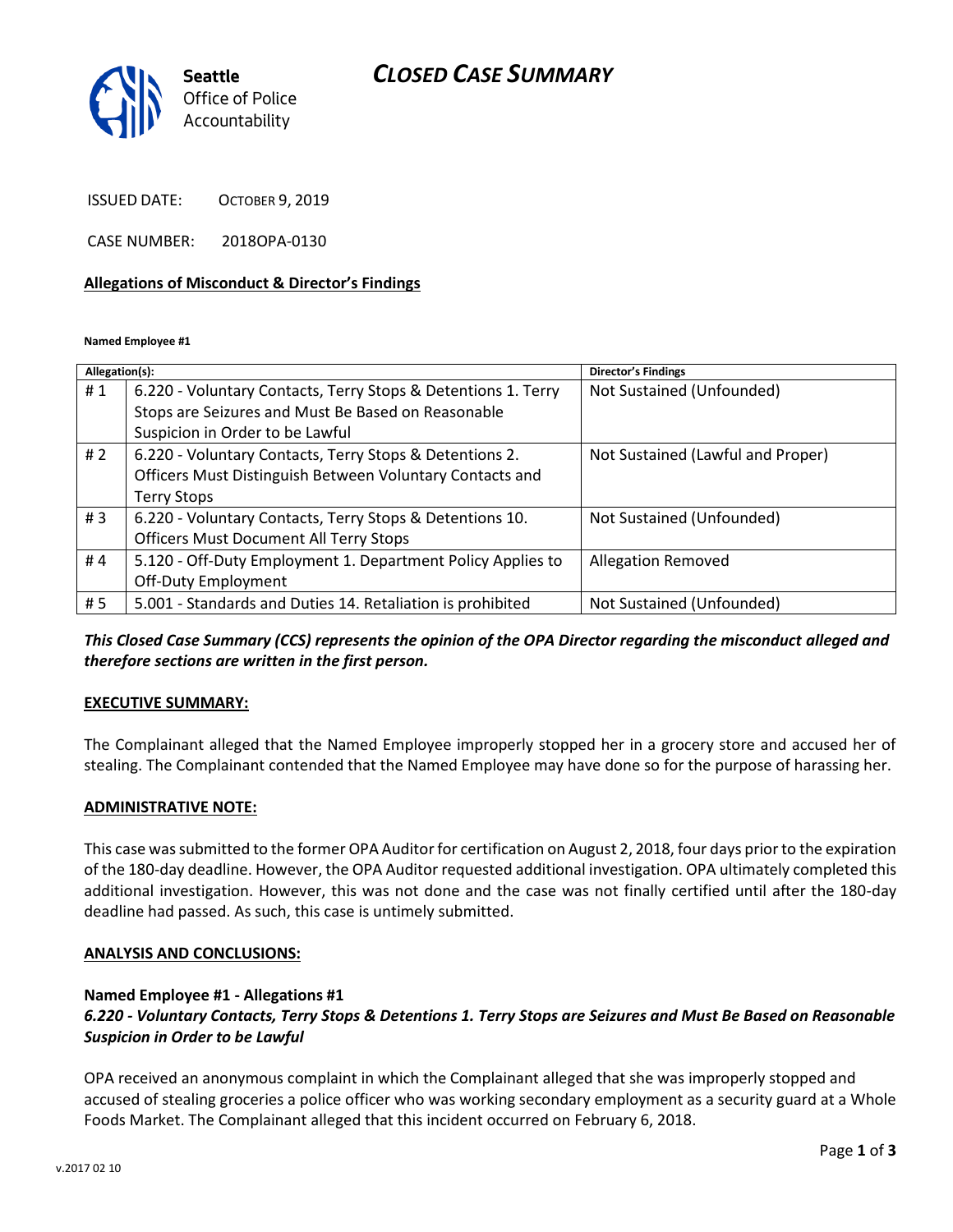

OPA CASE NUMBER: 2018OPA-0130

OPA determined that Named Employee #1 (NE#1) was working at the Whole Foods on that date. OPA contacted While Foods and spoke with the Store Assistant Manager. She told OPA that the Complainant, who she identified as a woman, was "legitimately stopped" by NE#1 after store employee reported that the Complainant had been shoplifting. The Store Assistant Manger reported that, when the Complainant was stopped by NE#1, the Complainant "accused him of harassing her and completely flipped out." The Store Assistant Manager stated that NE#1 did not physically touch the Complainant and NE#1 was "calm" and "never escalated." The Store Assistant Manager stated that they verified that the Complainant was stealing from the store but that the store did not pursue the matter because the Complainant made such a scene and, from her perspective, it was not worth it.

OPA also interviewed NE#1. He remembered the incident in question. He stated that he was familiar with the Complainant and knew to handle her "gently." He stated that he spoke with her "very calmly [and] quietly" while being "sensitive to her issues." NE#1 stated that he did not detain the Complainant. He further stated that he did not step in front of the Complainant or take hold of the Complainant's shopping cart. However, he told OPA that he asked the Complainant whether she had paid for her items. He stated that he just asked her a question and did not effectuate a *Terry* stop. As such, he explained that he did not complete a *Terry* Template because there was nothing to document. He stated that, after he asked the Complainant about whether the items were paid for, the Complainant began yelling at him. He stated that the Store Assistant Manager stepped in and he did not have any further interactions with the Complainant.

During its investigation, OPA tried to obtain video from the Whole Foods; however, that video was not retained. In addition, NE#1 was not equipped with Body Worn Video during this incident, which was consistent with policy.

Based on OPA's evaluation of the evidence and given the statements of both NE#1 and the Store Assistant Manager, OPA finds that NE#1's brief interaction with the Complainant was a social contact not a *Terry* stop. Accordingly, OPA finds this policy to be inapplicable and recommends that this allegation be Not Sustained – Unfounded.

### Recommended Finding: **Not Sustained (Unfounded)**

### **Named Employee #1 - Allegation #2**

**Seattle**

*Office of Police Accountability*

## *6.220 - Voluntary Contacts, Terry Stops & Detentions 2. Officers Must Distinguish Between Voluntary Contacts and Terry Stops*

SPD Policy 6.220-POL-2 states that officers must distinguish between voluntary contracts and *Terry* stops.

As discussed above, I find that NE#1 engaged in a social contact when he approached the Complainant when she was walking out of the store and asked her if she paid for her items. At his OPA interview, he appeared to understand the distinction between a social contact and a *Terry* stop and explained why the law enforcement action he took in this case fell within the former category.

For these reasons, I recommend that this allegation be Not Sustained – Lawful and Proper.

### Recommended Finding: **Not Sustained (Lawful and Proper)**